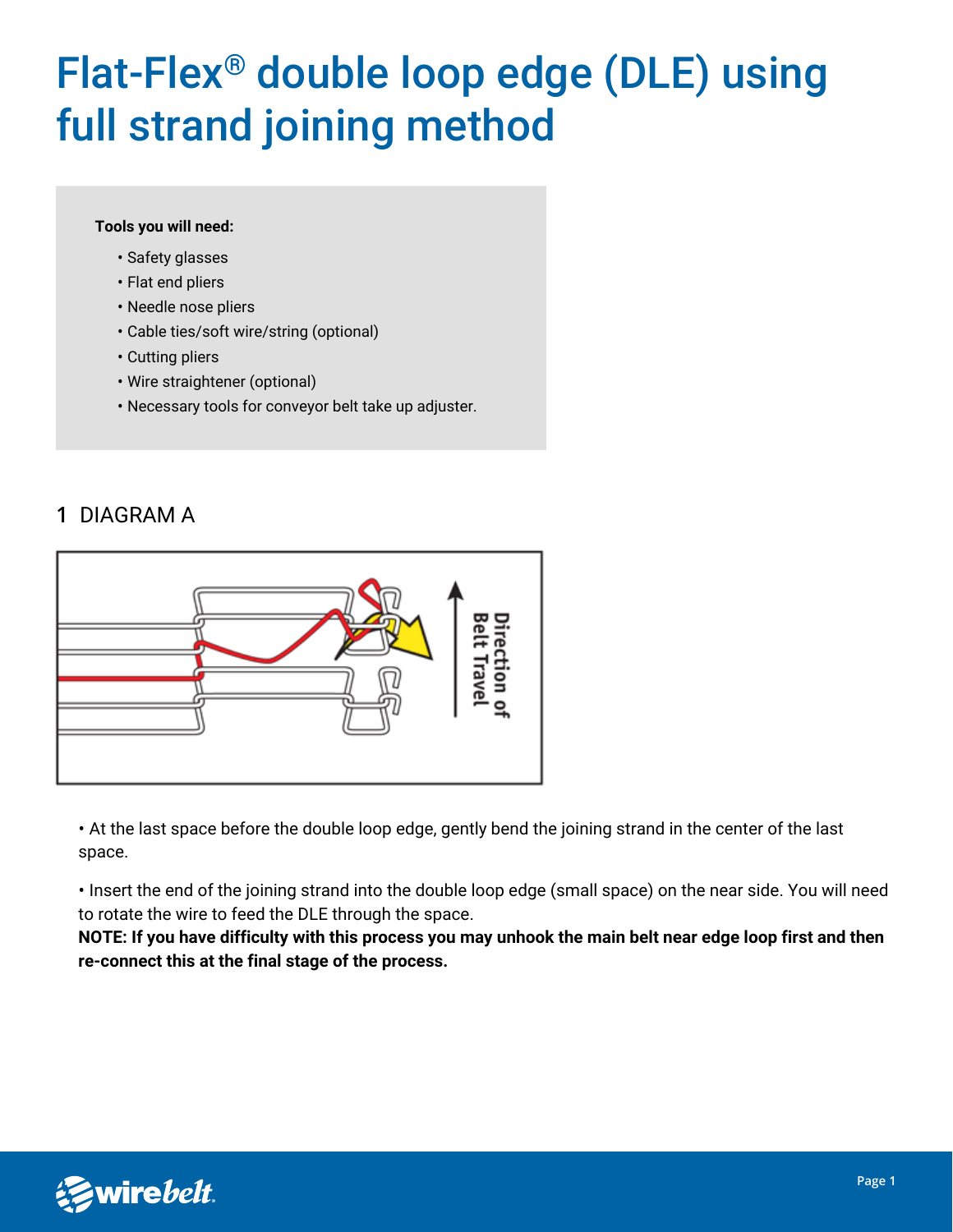## 2 DIAGRAM B



- Insert needle nose pliers from underneath, grab the center of DLE on strand and pull up into space.
- Straighten initial bend

### 3 DIAGRAM C



- Flex the belt by pushing down in center of last row of spaces on the near edge.
- Rotate joining strand so you can push the end up from underneath the last space on far edge.
- Hook DLE up over last large space Z-bend.
- Straighten any distortion to this connected Z-bend using needle nose pliers or the wire straightening tool.

#### 4 DIAGRAM D



• Connect the splice strand edge hook to the near side loop edge using pliers hooking up under the near edge strand.